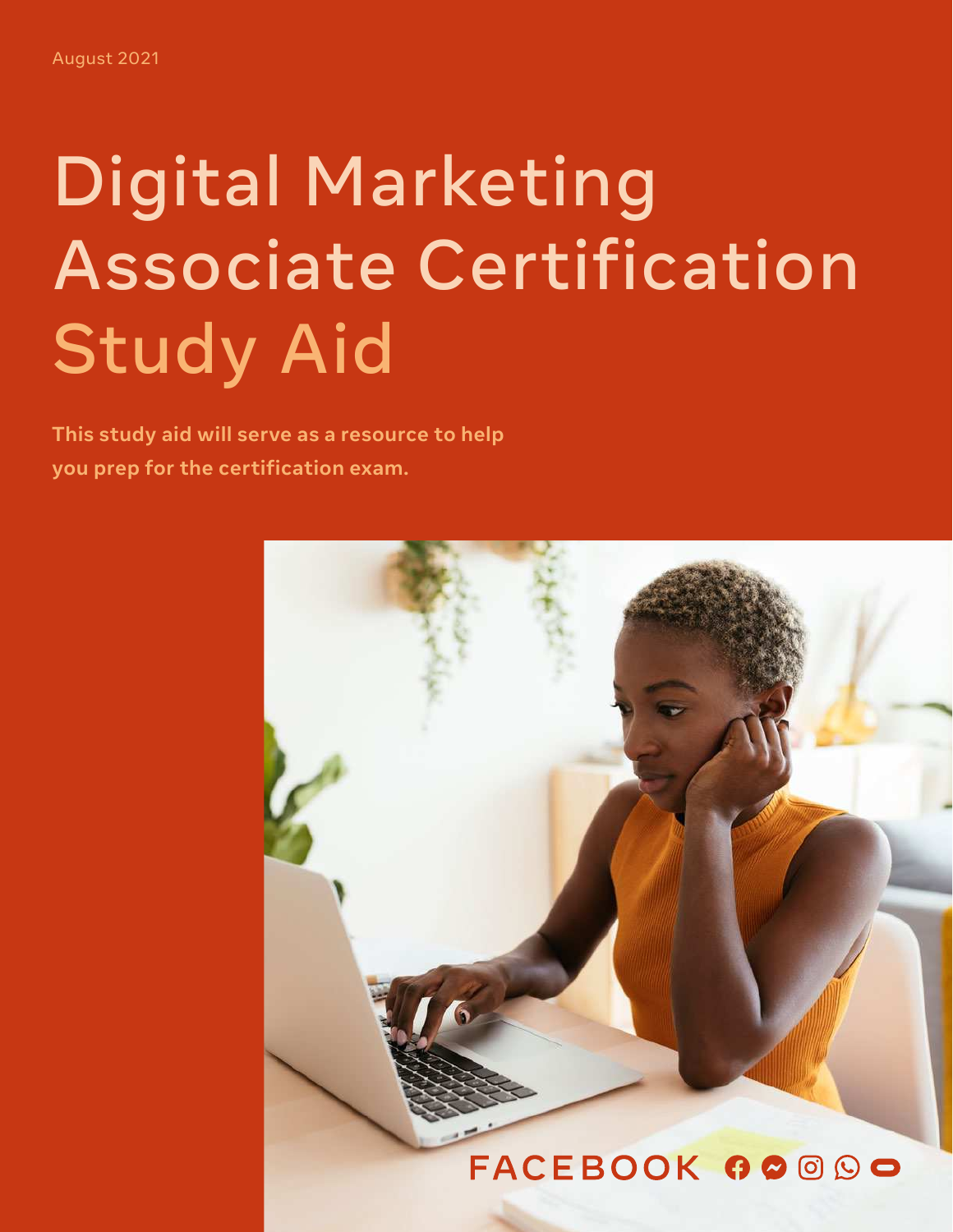### The value of Facebook Establish platform

Businesses can use Facebook, Instagram, Messenger and WhatsApp to grow, stay connected to customers, tell their stories and share updates about their products and services with their communities.



**Facebook**—helps businesses make connections, accomplish their goals and tell their stories on any device with Facebook business pages, posts, events and more



**Instagram**—get inspired, find and explore interests, share passions and create connections



**Messenger**—enables people to conveniently and privately connect with one another



**WhatsApp**—helps businesses contact customers everywhere and build connections via texts, voice messages and video calls

## presence

- **• Use a Facebook Page** to establish a business' online presence, build a community and find new customers.
- **• Create engaging experiences** on and off Facebook with Stories, Live, Groups, Events and Fundraisers, and sell products and services with Shops, gift cards, appointments and offers.
- **• Instagram business accounts provide free tools** like Instagram Shopping, message organization and advertising options that can help businesses build a presence on Instagram.
- **• Use Facebook Business Suite** to manage a business presence on both Facebook and Instagram.
- **• Use the WhatsApp Business app** to communicate more effectively, deepen relationships and build credibility with customers.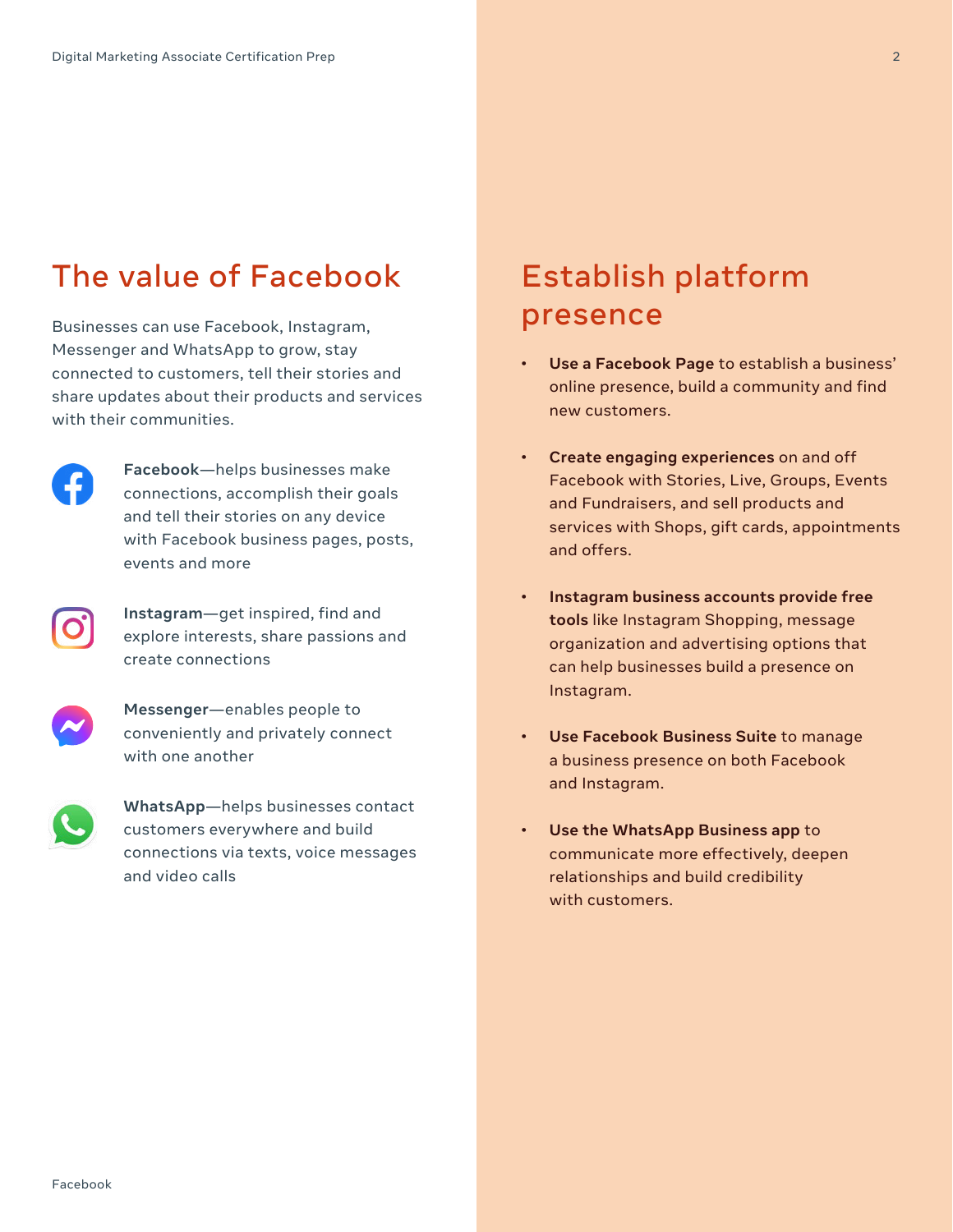### Advertising fundamentals

Advertising on Facebook enables businesses to reach people who are not already following their Facebook Page or Instagram business account.



There are two ways to advertise from your Facebook Page. You can boost a post, or create an ad using the **Promote** button.



You can advertise on Instagram by promoting an Instagram post.



### **ADS MANAGER**

All-in-one tool for creating ads, managing when and where they'll run and tracking how well campaigns are performing.

- Every personal Facebook account has an associated Ads Manager account, but advertisers will need permission from a Facebook business Page or Instagram business account to create ads.
- When setting up an Ads Manager account, advertisers will need to identify the following details for their ad account: Currency, time zone, spend limit, form of payment.

### **FACEBOOK AD REVIEW PROCESS AND POLICIES**

- Facebook reviews ads to ensure they adhere to our policies about what types of ad content are allowed.
- As a part of the Advertising Policies, Facebook prohibits or restricts certain content, such as products that simulate smoking, images that contain unlikely results or alcohol ad content.

The most common reasons ads are rejected are because the copy, creative or landing pages do not adhere to Facebook policies.

### **PRIVACY AND SECURITY**

• Facebook provides tools like Privacy Check, two-factor authentication and login alerts to give people control over what they share, who they share it with and options to help keep their account secure.



### **FACEBOOK PIXEL AND CONVERSIONS API**

- The Facebook pixel is a small piece of code that can be added to a business' website to help improve results, measure results more accurately and build new audiences to target ads to.
- Businesses can use the pixel to track specific customer actions and monitor the metrics relevant to their business goals.
- Similarly to the pixel, the Conversions API gives advertisers the ability to connect and share their customer data to target, optimize and measure Facebook ad campaigns. Businesses should adopt the Conversions API in addition to the pixel. This helps maximize performance for campaign targeting, optimization and measurement on Facebook.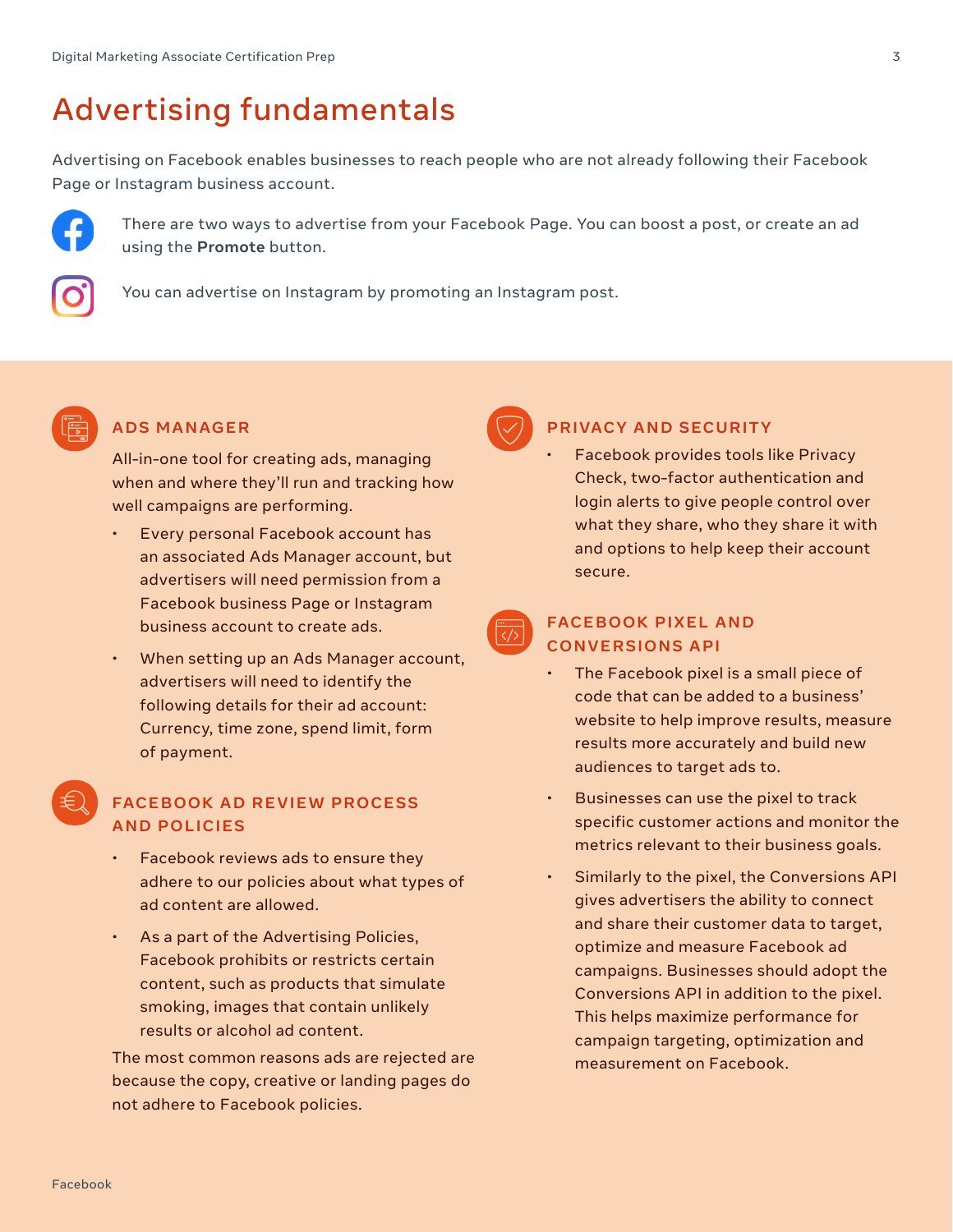### Create and manage ads<br> **Create** and manage ads

Ads you create in Facebook Ads Manager have three parts: Campaigns, ad sets and ads, which are known as the campaign structure.



Set up targeting, placements, budget and schedule.

Set up creative visuals, like pictures or videos.

#### **SET BUSINESS GOALS**

- Goals can help you focus on what you want to accomplish with your marketing efforts and help you keep a record of your progress over time.
- Keep your business goal in mind when creating your ad campaign so that you can select the ad objective that's most relevant to it. There are 11 ad objectives available that fall into three objective categories: Awareness, Consideration, Conversion.

#### **DEFINE YOUR TARGET AUDIENCE**

- Identify the needs, characteristics and motivations of a business's ideal audience to help shape the target audience when creating an ad.
- Based on the segment of the audience you want to target, create a Core Audience, Custom Audience or lookalike audience in Ads Manager.

**Core Audiences** define your audience demographics, interests and behaviors to help you select the right recipients for your ads. Core Audiences can be as broad or defined as you want.

**Custom Audiences** enable you to connect with people who have previously shown interest in a business, such as loyal customers or people who used an app or visited a website. You can create a Custom Audience with your own sourced information or with Facebook sources.

**Lookalike Audiences** enable you to reach new people who are similar to your current customers. A lookalike audience is a group that shares similar characteristics with an existing audience. Lookalike audiences are an effective way to connect with people who are likely to respond to your ads.

### **BUDGET, AD SCHEDULE, PLACEMENT**

- Depending on the ad objective you choose, Facebook charges for ads in three possible ways: **By impressions (CPM), clicks (CPC) or conversions (CPA)**.
- To optimize your ad spend, set a **daily budget** (the average amount you're willing to spend on an ad set or campaign every day) or a **lifetime budget** (the amount you're willing to spend over the entire run of an ad set or campaign).
- **• Ads run through Ads Manager can appear across Facebook, Instagram, Messenger and Audience Network.** Audience Network enables advertisers to extend their Facebook ad campaigns to a network of third-party apps.
- Use the **Potential Audience Reach** and **Estimated Daily Results** tools to gauge what your results may be with a specific budget and make changes if needed.
- **• Campaign Budget Optimization** allows you to create one campaign budget that continuously optimizes and distributes budget to top performing ad sets in real time.
- Facebook recommends **Automatic Placements** to ensure you are getting the most efficient results possible for your budget.

| <b>PLATFORM</b>  | <b>PLACEMENT OPTIONS</b>                                                                                                                                              |  |  |
|------------------|-----------------------------------------------------------------------------------------------------------------------------------------------------------------------|--|--|
| Feeds            | Facebook News Feed, Instagram Feed, Facebook Marketplace, Facebook<br>video feeds, Facebook right column, Instagram Explore, Messenger Inbox,<br>Facebook Groups feed |  |  |
| <b>Stories</b>   | Facebook Stories, Instagram Stories, Messenger Stories                                                                                                                |  |  |
| In-stream videos | Facebook in-stream videos                                                                                                                                             |  |  |
| Search           | <b>Eacebook search results</b>                                                                                                                                        |  |  |
| <b>Messages</b>  | Messenger sponsored messages                                                                                                                                          |  |  |
| In-ad articles   | <b>Facebook Instant Articles</b>                                                                                                                                      |  |  |
| Apps and sites   | Audience Network native, banner and interstitial, Audience Network<br>rewarded videos                                                                                 |  |  |

• Use tools like Campaign Budget Optimization and Automatic Placements together to ensure an ad campaign remains profitable over time.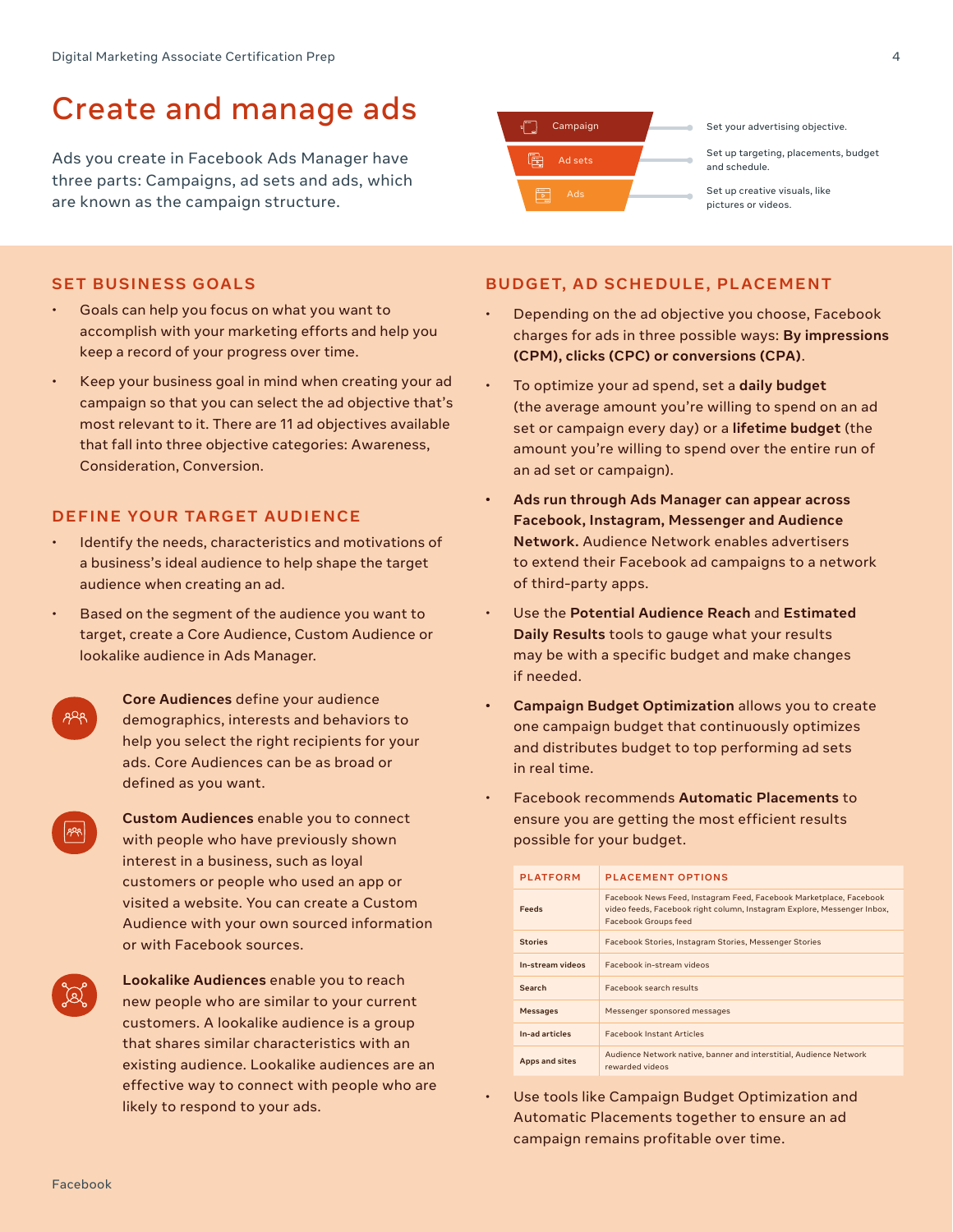#### **AD FORMATS**

- **Image and video ads**
- **Carousel ads**—show up to 10 images and videos within a single ad
- **Slideshow ads**—customized, high-quality ads that combine multiple images, text and sound to capture attention and tell a story
- **Collection ads**—pair images and video together
- **Instant Experience**—fullscreen, post-click experience that lets you bring your business to life on mobile

### **MOBILE CREATIVE STRATEGIES**

- **Get attention quickly**: Feature the product or business message within the first three seconds so people see and remember it
- **Design for sound off**: People often watch videos with the sound off. Use text, graphics and captions whenever possible.
- **Create for mobile**: Check your aspect ratio to make sure your image or video is ideal for mobile viewing. Make sure your subject is clear and that your text is legible.

### Reporting

Track different metrics and results in Ads Manager at the campaign, ad set and ad level according to ad objectives and business goals.

**Results:** This is the number of times an ad achieved an outcome, based on the objective and ad delivery optimization selected.

**Reach:** This is the number of people who saw the ads at least once. Reach is different from impressions, which may include multiple views of ads by the same people.

**Impressions:** This measures how often the ads were on screen for the selected target audience.

### **COST METRICS**

**Cost per result:** This metric is calculated as the total amount spent divided by the number of results. This indicates how costefficiently the campaign achieved its ad objectives.

**Amount spent:** This is the estimated total spent on a campaign. For example, this column may display \$0.00 for a campaign that's in review, or \$6.57 for a campaign that was recently approved and started running. This number should always be less than the budget.

To evaluate the success of a campaign, compare the metrics and goals set prior to the campaign launch with the campaign result and cost metrics.

Look for areas for improvement within a campaign based on its results, such as the alignment of business goal to ad objectives, as well as budget distribution.